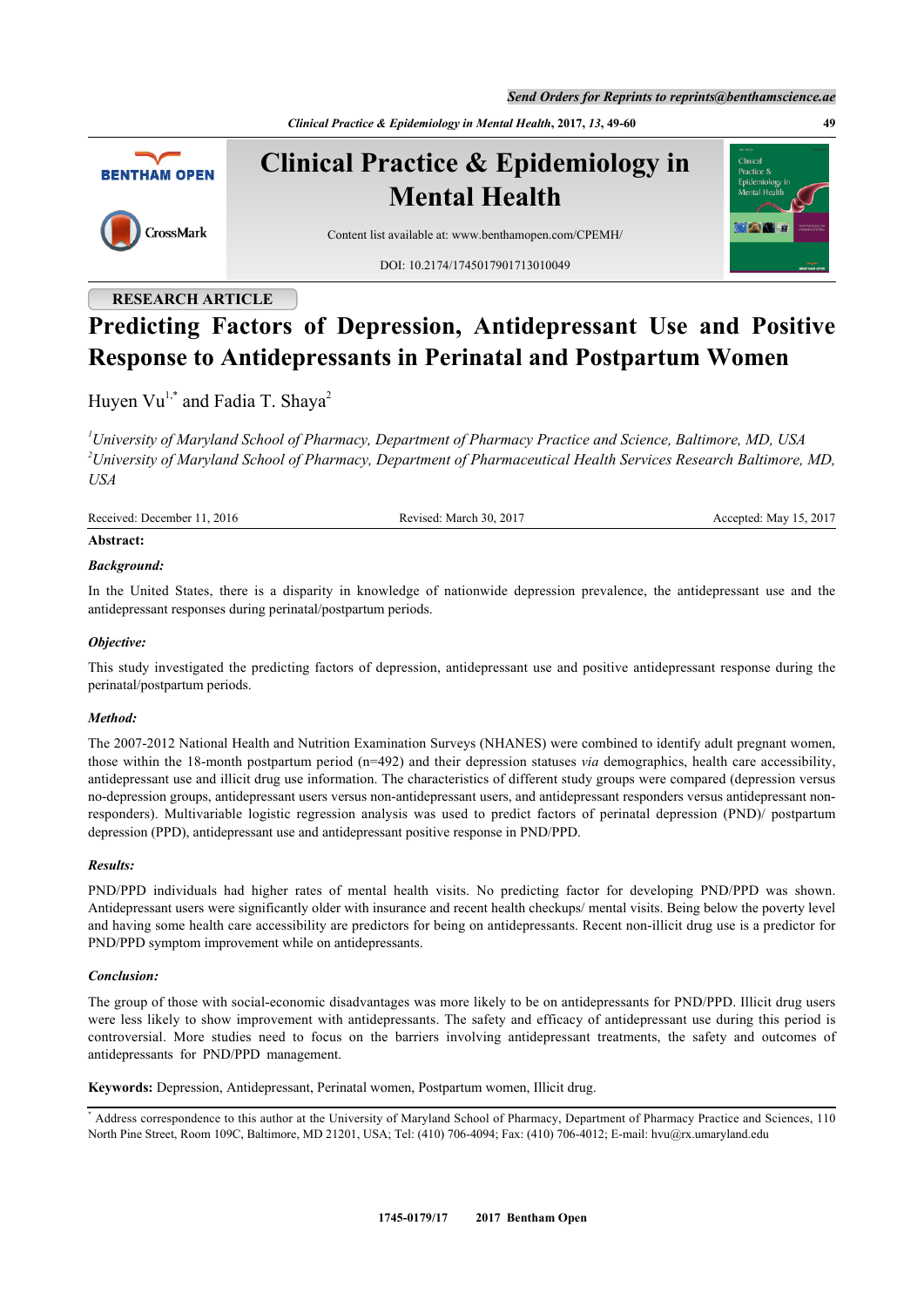# **INTRODUCTION**

In the United States (US), depression places a major disease burden on those who are affected, their families and society. That burden has been especially reported during the perinatal and postpartum periods, with a prevalence ranging from 10% to 19.2% [\[1](#page-9-0) - [5](#page-10-0)]. Studies of low-income and teenager mothers have reported a higher rate of depression symptoms at 40%-60% [\[6](#page-10-1)]. Due to help-seeking barriers, such as social and cultural stigma [[7,](#page-10-2) [8](#page-10-3)], the real prevalence of perinatal depression (PND) and postpartum depression (PPD) might have been higher. Untreated depression during pregnancy leads to increased suicidal thoughts, miscarriage, low birth weight, preterm birth and negative effects on infants' health (increased irritability, fewer facial expressions and being at risk for developmental delays) [[9\]](#page-10-4). PPD might also have negative effects on infant development [[6\]](#page-10-1). Thus, the proper management of PND and PPD is essential during this period.

Although most women during the pregnancy and postpartum periods report preferring non-pharmacotherapy treatment [\[10](#page-10-5)], arguably, the controversial use of antidepressants for PND and PPD increased threefold between 2002 and 2010 [\[11](#page-10-6), [12](#page-10-7)]. The American College of Obstetricians and Gynecologists guidelines recommend antidepressants only for severe perinatal depression. Patients' treatment responses and their degrees of comfort with initiating or discontinuing antidepressants also need to be considered [\[12\]](#page-10-7). In the existing literature, the risks of antidepressants on fetuses include miscarriage, birth defects, neonatal symptoms, irritability and cardiac malformations [\[13\]](#page-10-8). However, most antidepressants' side effects were observed from observational studies and case studies with many confounding factors that could influence the studies' results; thus, the safety and the potential, [[15\]](#page-10-9). Believed to cause no fetal harm, non-pharmacotherapy treatment is preferred by many pregnant women, and physicians recommend it for mild to moderate depression[[9,](#page-10-4) [12\]](#page-10-7). However, its costs, uncertain availability and questionable quality of delivery might prevent patients from achieving optimal outcomes with it [[14,](#page-10-10) [15\]](#page-10-9).

Even though a high need exists for improving PND and PDD management, as well as the understanding of these conditions, the use of antidepressants during the perinatal and postpartum periods and factors that influence antidepressant treatment success are still understudied. The prevalence studies in the literature showed an association between PPD-PNP and minority status as well as low socioeconomic status, low educational level and low social support. These studies' limitations had small sample sizes, localized study sites and a special-population focus. Thus, the prevalence of the PND and PPD that they reported might not have been accurate or nationally representative [\[16](#page-10-11) - [18\]](#page-10-12). Moreover, data regarding the factors associated with antidepressant users during the pregnancy and postpartum periods are lacking [\[19](#page-10-13), [20\]](#page-10-14). Factors that affect PND and PPD improvement in antidepressant users are understudied. Limited data showed that minorities are less likely to have a robust response to antidepressants, through mitigation with a less-advantaged social status [[21\]](#page-10-15). Given these disparities in the current knowledge regarding this topic, the objectives of this study are to utilize the National Health and Nutrition Examination Survey (NHANES) data to investigate the factors associated with PND and PPD nationally, to identify the characteristics of antidepressant users for PND and to analyze the associated factors that determine the improvement of depression in antidepressant users.

## **MATERIAL AND METHODS**

#### **Survey Design**

Conducted by the National Center for Health Statistics, the NHANES is a cross-sectional and nationally representative survey sampling from the non-institutionalized U.S. population, used to assess the health and nutritional statuses of U.S. adults and children. The sample is selected to represent people of all ages in the U.S. population, with a realistic representation of all ethnicities. A combination of interviews and physical examinations, the survey is unique, offering the ability to report previously undiagnosed conditions and known conditions based on respondents' responses [\[22](#page-10-16)]. Information on different disease risk factors, lifestyles, mental health, medication use and reproductive health has also been collected through the surveys. In this study, the data from the cohorts of 2007-2008, 2009-2010 and 2011-2012 were extracted and analyzed.

### **Definitions of Inclusion and Exclusion Criteria and Variables**

The sample for analysis included all NHANES adult pregnant women and women within the 18 months of the postpartum period. The depression status was defined as having a Patient Health Questionnaire (PHQ-9) (a validated tool for detecting depression signs and symptoms in this population) [[9](#page-10-4)] score of at least 5 or being on antidepressant medications. The PHQ-9 scores were integrated in the NHANES survey. Antidepressant use was determined from the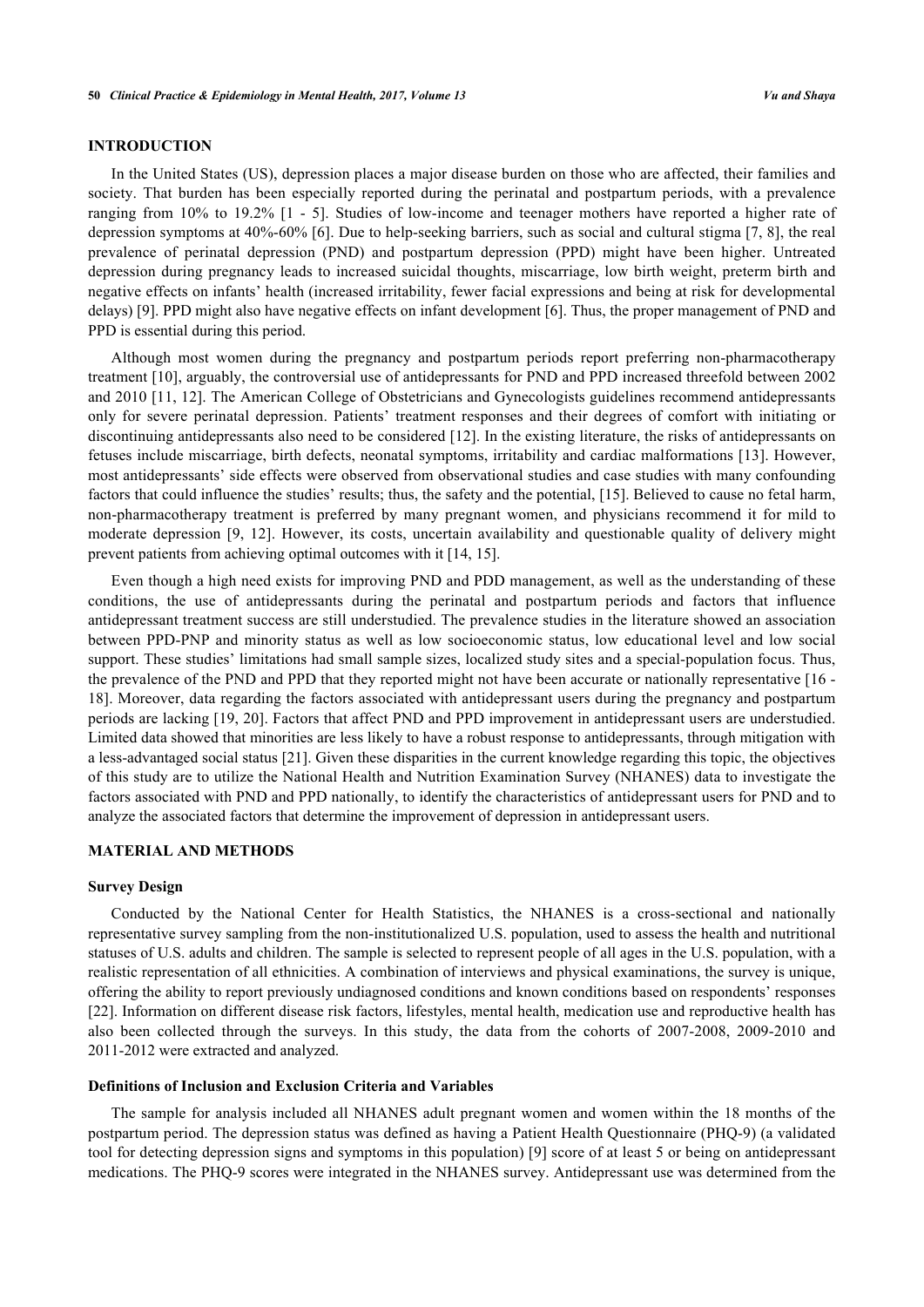files. Several studies in the published literature utilized the PHQ-9 scores as a tool for depression diagnosis [\[23](#page-10-17) - [25\]](#page-10-18). In addition, there was a high correlation between the depression diagnosis clinical diagnosis and PHQ-9 scores [[26\]](#page-11-0). Those with the PHQ-9 scores met the criteria for depression had a high mortality rate in the long term [[26,](#page-11-0) [27\]](#page-11-1). Therefore, the use of PHQ-9 score to determine the depression status was reasonable in this retrospective study given the availability of variables in NHANES data. The PND and PPD statuses were determined by matching the sequence respondent numbers (SEQNs) of the pregnant and 18-month-postpartum groups as well as the depression-status group.

Taken from different NHANES files, the variables of age, ethnicity, education levels, marital status and ratio of family income to poverty, the availability of health insurance and prescription coverage, recent health checkups, recent mental health visits and recent illicit drug use were used to analyze the differences and associations in this study. All of the files were matched by the unique individual SEQNs to determine the characteristics of the study groups. The three study groups that were analyzed and compared were (1) the perinatal/postpartum group with and without depression, (2) antidepressant users and non-antidepressant users with PND/PPD and (3) antidepressant users with and without normal PHQ-9 scores. A normal PHQ-9 score is less than 5.

#### **Statistical Analysis**

The statistical package SAS 9.3 was used for all statistical data management and analyses. Binomial tests were utilized to compare the distribution differences among the groups, for each study aim. Chi-square tests, Fisher's exact tests and ANOVA tests were used to elicit the differences in ethnicity, education level (at least high school graduate *vs* did not graduate), marital status (living with *vs* without spouses), availability of health insurance (yes *vs* no), prescription coverage (yes *vs* no), health care accessibility (recent visit *vs* no recent visit, and recent mental visit *vs* no recent mental visit), antidepressant use (yes *vs* no) and illicit drug use (yes *vs* no) among the three study groups. Differences in age, marital status and ratio of family income to poverty among the study groups were analyzed by the Ttest and Mann-Whitney-Wilcoxon Test.

Multivariable logistic regression analyses were used to examine the predicting characteristics of PND and PPD, antidepressant users during the perinatal/postpartum periods and antidepressant users with normal PHQ-9 scores. The characteristics that were used for the model include age  $(\leq 25, 25-29, 30-34, >34)$ , ethnicity (non-Hispanic White, Hispanic, non-Hispanic Black, others), poverty rate (above or below the poverty rate), educational level (at least high school degree or no high school degree), marital status (lived with partner or no partner), insurance availability (yes or no), and recent health checkups (yes or no). The P-values of <0.05 were considered to be significant. The study design is illustrated in (Fig. **[1](#page-3-0)**).

## **RESULTS**

When it came to determine the differences between the PND/PPD and no-depression groups in the analysis, a total of 492 respondents met the study criteria during the study period, with 216 participants (43.90%) meeting the depression criteria. No difference in ethnicity was found between the depression group and the non-depression group (p=0.4973). No statistically significant difference was found in average age, ratio of family income to poverty, educational level, availability of partners, availability of insurance, availability of prescription coverage, accessibility of health care services and illicit drug use between the group with and without depression. More recent mental health visits were discovered in the depressed group ([1](#page-2-0)7.13% vs 4.35%, p=0.001). The result of this part is summarized in Table (1). No characteristics were strongly associated with the increase in the risk of developing depression, based on the result of the multivariable logistic regression (Table **[2](#page-4-0)**).

<span id="page-2-0"></span>

|  | Table 1. Comparison of characteristics between depression versus no-depression group (N=492). |  |  |  |
|--|-----------------------------------------------------------------------------------------------|--|--|--|
|  |                                                                                               |  |  |  |

|                                                            |                    |                                                   | <b>Depression versus No Depression</b> |        |  |
|------------------------------------------------------------|--------------------|---------------------------------------------------|----------------------------------------|--------|--|
|                                                            |                    | <b>No Depression P-Value</b><br><b>Depression</b> |                                        |        |  |
|                                                            |                    |                                                   | $\ln=216(43.90\%)\ln=276(56.10\%)$     | 0.0068 |  |
| Age (years) (Average $\pm$ Standard deviation)             |                    | $28.06 \pm 5.71$                                  | $28.62 \pm 6.00$                       | 0.2891 |  |
| Ethnicity (Number (column %))                              | Non-Hispanic White | 71 (32.87%)                                       | 89 (32.25%)                            | 0.4973 |  |
|                                                            | Hispanic           | 80 (37.04%)                                       | 111(40.2)                              |        |  |
|                                                            | Non-Hispanic Black | 44 (20.37%)                                       | 59 (21.38%)                            |        |  |
|                                                            | Others             | 21 (9.72%)                                        | $17(6.16\%)$                           |        |  |
| Ratio to family poverty (Average $\pm$ Standard deviation) |                    | $2.02 \pm 1.57$                                   | $1.93 \pm 1.55$                        | 0.5203 |  |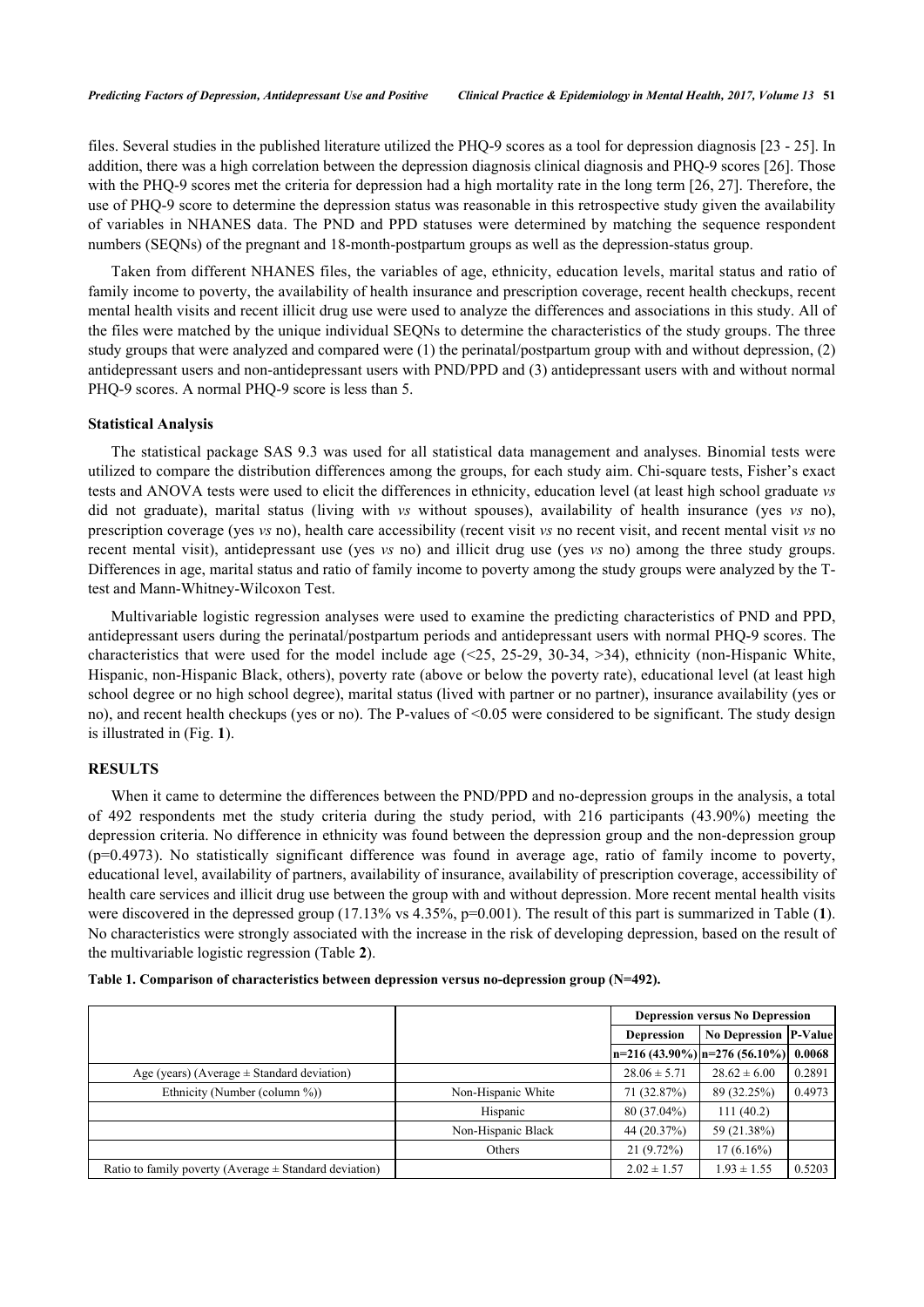#### **52** *Clinical Practice & Epidemiology in Mental Health, 2017, Volume 13 Vu and Shaya*

*(Table 1) contd.....*

|                                                     |                                                | <b>Depression versus No Depression</b> |                                  |          |
|-----------------------------------------------------|------------------------------------------------|----------------------------------------|----------------------------------|----------|
|                                                     |                                                | <b>Depression</b>                      | <b>No Depression P-Value</b>     |          |
|                                                     |                                                |                                        | $n=216(43.90\%) n=276(56.10\%) $ | 0.0068   |
| Educational level (Number $(\%)$ )                  | At least high school graduate or<br>equivalent | 166 (76.85%)                           | 204 (73.91%)                     | 0.4538   |
|                                                     | No high school graduate                        | 50 (23.15%)                            | 72 (26.09%)                      |          |
| Marital status (Number $(\%)$ )                     | Lived with partner                             | 164 (75.93%)                           | 206 (74.64%)                     | 0.7426   |
|                                                     | Did not live with partner                      | 52 (24.07%)                            | 70 (25.36%)                      |          |
|                                                     | Yes                                            | 165(76.39%)                            | 198 (71.74%)                     | 0.2445   |
| Insurance (Number $(\%)$ )                          | No                                             | 51 (23.61%)                            | 78 (28.26%)                      |          |
|                                                     | Yes                                            | 155 (93.94%)                           | 181 (90.95%)                     | 0.2874   |
| Prescription coverage (Number $(\%)$ ) <sup>a</sup> | No                                             | $10(6.06\%)$                           | $18(9.05\%)$                     |          |
|                                                     | Yes                                            | 193 (89.35%)                           | 230 (83.33%)                     | 0.0564   |
| Recent health checkups (Number $(\%)$ )             | N <sub>o</sub>                                 | 23 (10.65%)                            | 46 (16.67%)                      |          |
|                                                     | Yes                                            | 37(17.13%)                             | 12(4.35%)                        | < 0.0001 |
| Recent mental health visits (Number $(\%)$ )        | N <sub>0</sub>                                 | 179 (82.87%)                           | 264 (95.65%)                     |          |
|                                                     | Yes                                            | 74 (47.44%)                            | 98 (42.98%)                      | 0.3887   |
| Illicit drug use (Number $(\%)^b$ )                 | No                                             | 82 (52.56%)                            | 130 (57.02%)                     |          |

<span id="page-3-0"></span><sup>a</sup> A total of 128 respondents were missing information for the analysis of the depression versus no-depression groups; <sup>b</sup>a total of 108 subjects were missing information for the analysis of the depression versus no-depression groups.



Fig. (1). Study Methodology Flow Chart.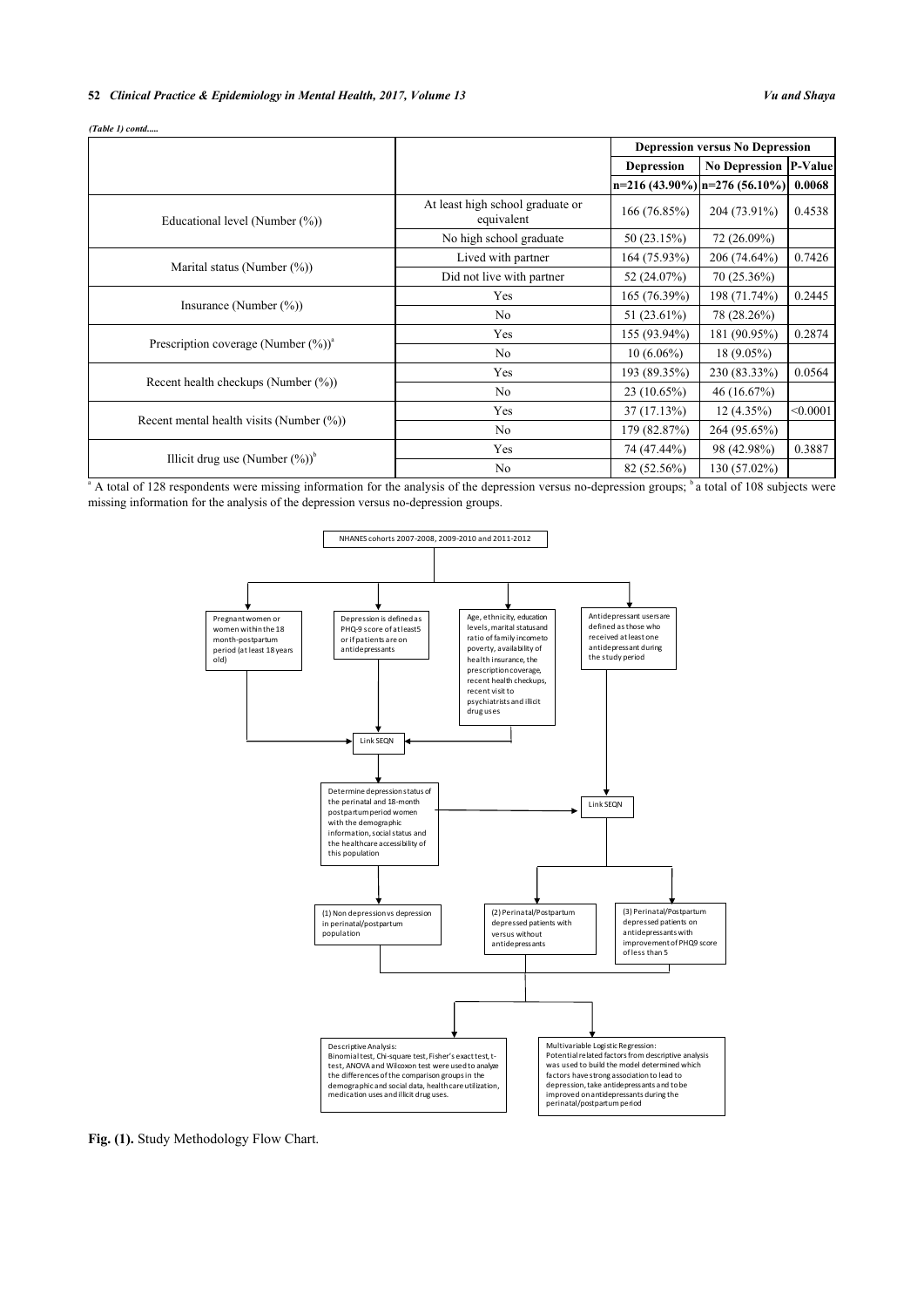| <b>Predictor</b>         |                                             | <b>Depression</b> |         |
|--------------------------|---------------------------------------------|-------------------|---------|
|                          |                                             | OR (95% CI)       | P-Value |
|                          | <25                                         | 1.39(0.84, 2.28)  | 0.1657  |
|                          | 25-29                                       | Ref               |         |
|                          | $30 - 34$                                   | 1.36(0.80, 2.31)  |         |
| Age                      | $>34$                                       | 0.80(0.45, 1.412) |         |
|                          | Non-Hispanic White                          | Ref               | 0.4589  |
|                          | Hispanic                                    | 0.93(0.59, 1.45)  |         |
|                          | Non-Hispanic Black                          | 0.92(0.54, 1.56)  |         |
| Ethnicity                | Others                                      | 0.93(0.60, 1.45)  |         |
|                          | Yes                                         | Ref               | 0.2206  |
| Below the poverty rate   | N <sub>0</sub>                              | 1.29(0.86, 1.92)  |         |
|                          | At least high school graduate or equivalent | Ref               | 0.7588  |
| <b>Educational</b> level | No high school graduate                     | 0.93(0.59, 1.45)  |         |
|                          | Lived with partner                          | Ref               | 0.907   |
| Marital status           | Did not live with partner                   | 0.97(0.62, 1.53)  |         |
|                          | Yes                                         | Ref               | 0.5856  |
| Insurance                | N <sub>0</sub>                              | 0.88(0.56, 1.38)  |         |
|                          | Yes                                         | Ref               | 0.1807  |
| Recent health checkups   | N <sub>0</sub>                              | 0.67(0.37, 1.21)  |         |
|                          | Yes                                         |                   |         |
| Illicit drug use         | No                                          |                   |         |

<span id="page-4-0"></span>**Table 2. Multivariable logistic regression with predictors of PND/PPD (N=492) of pregnant and 18-month postpartum women.**

With regard to determining the differences between antidepressant users and non-antidepressants users in the analysis, the distribution of antidepressant users and the non-antidepressant users was similar (48.15% vs 51.85%; p=0.634). The list of used antidepressants was summarized in Table (**[3](#page-4-1)**). No statistically significant difference was found in ethnicity, ratio of family income to poverty, educational level, availability of partners, availability of prescription coverage and illicit drug use between the two groups. Antidepressant users were significantly older and were more likely to have health insurance, recent health checkups and recent mental health visits than were those who were depressed and not on antidepressants (29.05±6.03 *vs* 27.14±5.26, p=0.0140; 90.38% *vs* 63.39, p<0.001; 98.08% *vs* 81.25%, p<0.0001; 29.81% *vs* 5.36%, p<0.0001, respectively). The results from this analysis are summarized in Table (**[4](#page-5-0)**). The multivariable logistic regression is shown in Table (**[5](#page-5-1)**). Most of the antidepressant users were below the poverty rate (p=0.0376), had health insurance (0.0005) and had just had recent health checkups (p=0.0148).

<span id="page-4-1"></span>**Table 3. List of antidepressants used in 2007-2012 NHANES pregnant and 18-month postpartum women.**

| Drug name         | Frequency      | Percent $(\% )$ |
|-------------------|----------------|-----------------|
| Amitriptyline     | 5              | 4.81            |
| <b>Bupropion</b>  | 14             | 13.46           |
| Citalopram        | 14             | 13.46           |
| Doxepin           |                | 0.96            |
| <b>Duloxetine</b> | 5              | 4.81            |
| Escitalopram      | 11             | 10.58           |
| <b>Fluoxetine</b> | 10             | 9.62            |
| Imipramine        | 2              | 1.92            |
| Mirtazapine       | $\overline{2}$ | 1.92            |
| Nortriptyline     |                | 0.96            |
| Paroxetine        | 4              | 3.85            |
| <b>Sertraline</b> | 15             | 14.42           |
| <b>Trazodone</b>  | 12             | 11.54           |
| Venlafaxine       | 8              | 7.69            |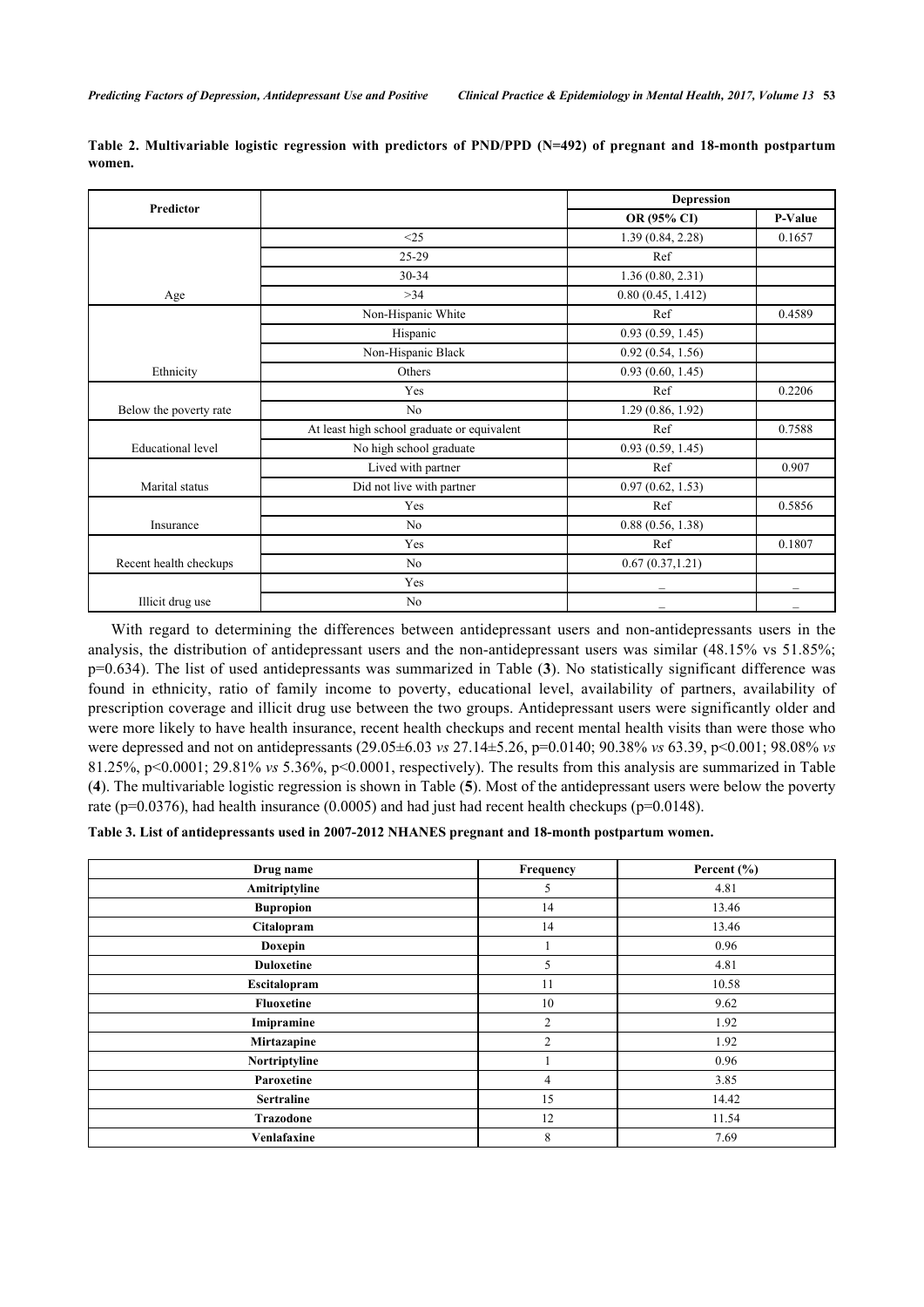|                                                               |                                                | <b>Antidepressant Users versus Non-Antidepressant Users</b> |                                                       |          |
|---------------------------------------------------------------|------------------------------------------------|-------------------------------------------------------------|-------------------------------------------------------|----------|
|                                                               |                                                |                                                             | Antidepressant Users Non-Antidepressant Users P-Value |          |
|                                                               |                                                | $n=104(48.15%)$                                             | $n=112(51.85%)$                                       | 0.634    |
| Age (years) (Average $\pm$ Standard deviation)                |                                                | 29.05 ± 6.03                                                | $27.14 \pm 5.26$                                      | 0.014    |
| Ethnicity (Number (column %))                                 | Non-Hispanic White                             | 29 (27.88%)                                                 | 42 (37.50%)                                           | 0.1365   |
|                                                               | Hispanic                                       | 44 (42.31%)                                                 | 36 (32.14%)                                           |          |
|                                                               | Non-Hispanic Black                             | 18 (17.31%)                                                 | 26 (23.21%)                                           |          |
|                                                               | Others                                         | 13 (12.50%)                                                 | $8(7.14\%)$                                           |          |
| Ratio to family poverty (Average $\pm$ Standard<br>deviation) |                                                | $2.20 \pm 1.67$                                             | $1.87 \pm 1.46$                                       | 0.1303   |
| Educational level (Number (%))                                | At least high school graduate or<br>equivalent | 83 (79.81%)                                                 | 83 (74.11%)                                           | 0.321    |
|                                                               | No high school graduate                        | 21 (20.19%)                                                 | 29 (25.89%)                                           |          |
|                                                               | Lived with partner                             | 82 (78.85%)                                                 | 82 (73.21%)                                           | 0.333    |
| Marital status (Number (%))                                   | Did not live with partner                      | 22 (21.15%)                                                 | 30 (26.79%)                                           |          |
|                                                               | Yes                                            | 94 (90.38%)                                                 | 71 (63.39%)                                           | < 0.0001 |
| Insurance (Number $(\%)$ )                                    | N <sub>0</sub>                                 | $10(9.62\%)$                                                | 41 (36.61%)                                           |          |
|                                                               | Yes                                            | 88 (93.62%)                                                 | 67 (94.37%)                                           | 0.8417   |
| Prescription coverage (Number $(\%)$ ) <sup>a</sup>           | N <sub>0</sub>                                 | $6(6.38\%)$                                                 | $4(5.63\%)$                                           |          |
|                                                               | Yes                                            | 102 (98.08%)                                                | 91 (81.25%)                                           | < 0.0001 |
| Recent health checkups (Number $(\%)$ )                       | N <sub>0</sub>                                 | $2(1.92\%)$                                                 | 21 (18.75%)                                           |          |
|                                                               | Yes                                            | 31 (29.81%)                                                 | $6(5.36\%)$                                           | < 0.0001 |
| Recent mental health visits (Number $(\%)$ )                  | N <sub>0</sub>                                 | 73 (70.19%)                                                 | 106 (94.64%)                                          |          |
|                                                               | Yes                                            | 33 (51.56%)                                                 | 41 (44.57%)                                           | 0.3893   |
| Illicit drug use (Number $(\%)$ ) <sup>b</sup>                | N <sub>0</sub>                                 | 31 (48.44%)                                                 | 51 (55.43%)                                           |          |

# <span id="page-5-0"></span>**Table 4. Comparison of characteristics between antidepressant users versus non-antidepressant users (N=216).**

 $^{\circ}$  A total of 51 missing respondents in antidepressant-use versus non-antidepressant-use groups;  $^{\circ}$  a total of 60 missing respondents in antidepressantuse versus non-antidepressant-use groups

When it came to determine the differences between the antidepressant users achieving normal PHQ-9 scores (<5) and those not achieving normal PHQ-9 scores in the analysis, a total of 56 respondents had available data for antidepressant use and the PHQ-9 scores for the analysis. The proportion between the normal and abnormal PHQ-9 groups was similar (57.14% *vs* 42.86%, respectively; p=0.3497). No statistically significant differences were discovered among the two groups in ethnicity, age, ratio to family poverty, educational level, marital status, availability of insurance, prescription coverage and recent health visits. The respondents with normal PHQ-9 scores had fewer recent mental health visits than those with abnormal PHQ-9 scores (15.63% *vs* 50%, respectively; p=0.0056). Those with abnormal PHQ-9 scores had higher rates of recent illicit drug use than did the others (66.67% *vs* 31.82%, respectively; p=0.0281) (Table **[6](#page-6-0)**). The multivariable logistic regression model of this aim showed that no illicit drug use was a predictor for achieving the normal PHQ-9 scores of antidepressant users during the perinatal and postpartum periods (p=0.0429) (Table **[7](#page-6-1)**).

<span id="page-5-1"></span>

| Table 5. Multivariable logistic regression with predictors of taking antidepressants (N=216) of pregnant and 18-month |  |  |  |  |  |
|-----------------------------------------------------------------------------------------------------------------------|--|--|--|--|--|
| postpartum women.                                                                                                     |  |  |  |  |  |

| Predictor              |                    | <b>Antidepressant Use</b> |         |
|------------------------|--------------------|---------------------------|---------|
|                        |                    | OR (95% CI)               | P-Value |
|                        | <25                | 0.99(0.42, 2.34)          | 0.1102  |
|                        | $25-29$            | Ref                       |         |
|                        | $30 - 34$          | 2.2(0.90, 5.36)           |         |
| Age                    | >34                | 2.28(0.83, 6.31)          |         |
|                        | Non-Hispanic White | Ref                       | 0.196   |
|                        | Hispanic           | 1.88(0.91, 3.90)          |         |
|                        | Non-Hispanic Black | 1.40(0.58, 3.40)          |         |
| Ethnicity              | Others             | 3.02(0.91, 10.02)         |         |
|                        | Yes                | Ref                       | 0.0376  |
| Below the poverty rate | No                 | 0.49(0.25, 0.96)          |         |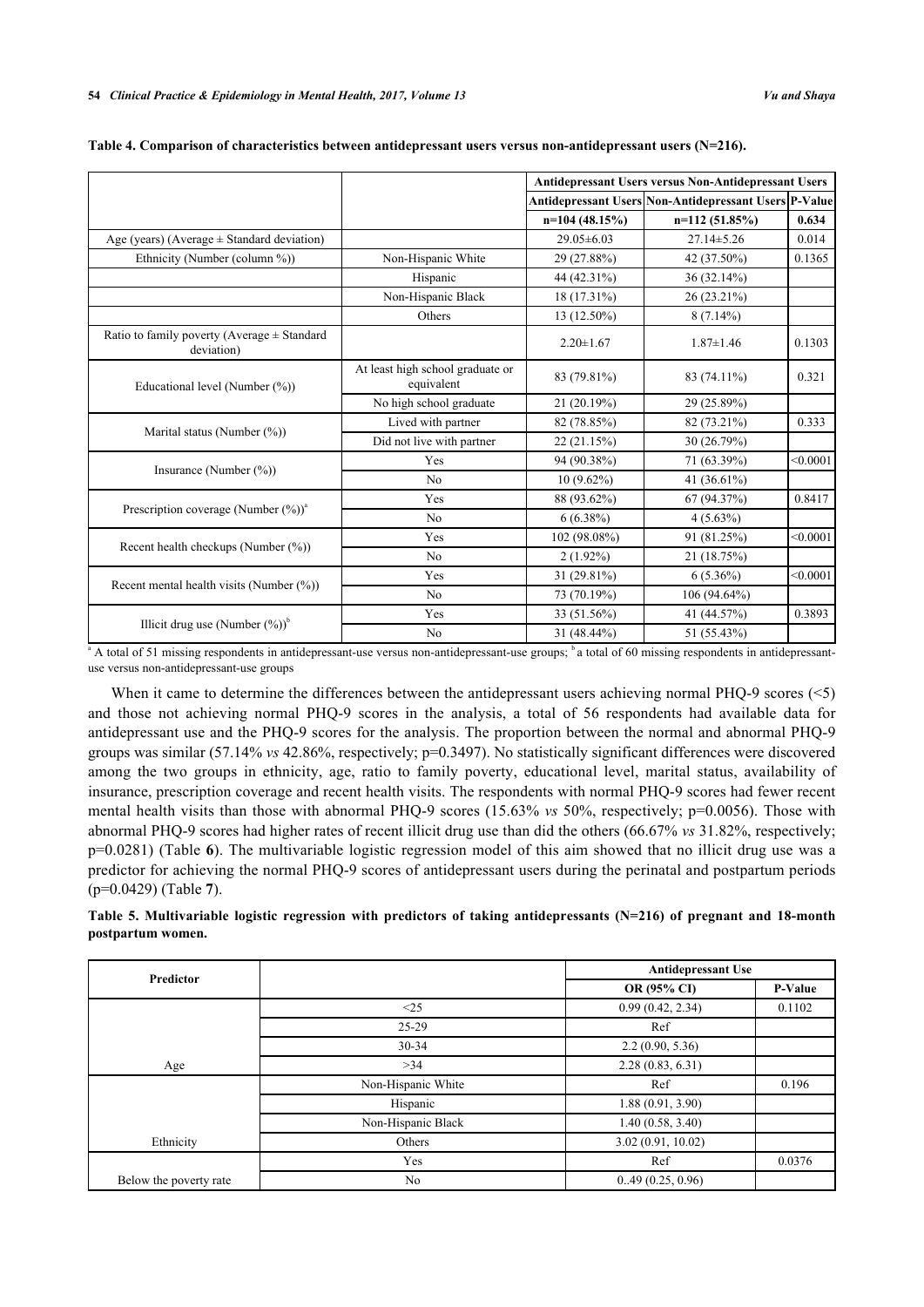|  | (Table 7) contd |
|--|-----------------|
|  |                 |

| <b>Predictor</b>         |                                             | <b>Antidepressant Use</b> |                |
|--------------------------|---------------------------------------------|---------------------------|----------------|
|                          |                                             | OR (95% CI)               | <b>P-Value</b> |
|                          | At least high school graduate or equivalent | Ref                       | 0.0725         |
| <b>Educational</b> level | No high school graduate                     | 0.50(0.24, 1.065)         |                |
|                          | Lived with partner                          | Ref                       | 0.4256         |
| Marital status           | Did not live with partner                   | 0.73(0.33, 1.59)          |                |
|                          | Yes                                         | Ref                       | 0.0005         |
| Insurance                | N <sub>o</sub>                              | 0.21(0.09, 0.51)          |                |
|                          | Yes                                         | Ref                       | 0.0148         |
| Recent health checkups   | No                                          | 0.13(0.03, 0.67)          |                |
|                          | Yes                                         |                           |                |
| Illicit drug use         | N <sub>0</sub>                              |                           |                |

## **DISCUSSION**

Based on an analysis of the prevalence of depression and the factors associated with depression, the prevalence of depressed women during the pregnancy and postpartum periods in this study was higher than that in other studies (43.90%). Other studies excluded those who were treated and were stable on antidepressants or other forms of treatment. Different instruments used to detect depression symptoms can lead to different rates of depression in different studies [\[28](#page-11-2)]. Moreover, the populations in other studies were not representative of the entire U.S. population as the population in NHANES was, and some patients went underdiagnosed. Some studies included only the postpartum period for a short amount of time (3-12 months) [[29](#page-11-3), [30](#page-11-4)]. However, the literature stated that the rate of PPD and its negative impacts can still be significant during the 18-month postpartum period[[31,](#page-11-5) [32](#page-11-6)]. Thus, with a longer postpartum time, as in this study, a higher rate of depression can be detected. In past published studies, patients did not tend to answer the survey honestly due to the presence of healthcare providers/ investigators and the fear of being diagnosed with depression, a mental illness with certain level of stigma, which might have recorded permanently in the medical history. In the NHANES survey setting, the participants might have responded more honestly to the PHQ-9 questions because there was no risk of being labeled as people with mental illnesses. Thus, the prevalence of the PND and PPD in other studies was lower than it was in this study.

<span id="page-6-0"></span>**Table 6. Comparison of characteristics between abnormal PHQ-9 scores versus normal PHQ-9 scores group (N=56).**

|                                                            |                                                | <b>Abnormal PHQ-9 versus Normal PHQ-9</b> |                  |        |
|------------------------------------------------------------|------------------------------------------------|-------------------------------------------|------------------|--------|
|                                                            |                                                | Abnormal PHQ-9 Normal PHQ-9 P-Value       |                  |        |
|                                                            |                                                | $n=24(42.86\%)$                           | $n=32(57.14\%)$  | 0.3497 |
| Age (years) (Average $\pm$ Standard deviation)             |                                                | $28.67\pm 6.01$                           | $29.13 \pm 5.23$ | 0.762  |
| Ethnicity (Number (column %))                              | Non-Hispanic White                             | 7(29.17%)                                 | 9(28.13%)        | 0.711  |
|                                                            | Hispanic                                       | 8 (33.33%)                                | 15 (46.88%)      |        |
|                                                            | Non-Hispanic Black                             | 4(16.67%)                                 | $4(12.50\%)$     |        |
|                                                            | Others                                         | $5(20.83\%)$                              | $4(12.5\%)$      |        |
| Ratio to family poverty (Average $\pm$ Standard deviation) |                                                | $2.23 \pm 1.79$                           | $2.47 \pm 1.77$  | 0.7839 |
| Educational level (Number (%))                             | At least high school graduate or<br>equivalent | 19 (79.17%)                               | 23 (71.88%)      | 0.5329 |
|                                                            | No high school graduate                        | 5(20.83%)                                 | 9(28.13%)        |        |
|                                                            | Lived with partner                             | 18 (75.00%)                               | 25 (78.13%)      | 0.784  |
| Marital status (Number $(\%)$ )                            | Did not live with partner                      | $6(25.00\%)$                              | 7(21.88%)        |        |
|                                                            | Yes                                            | 21 (87.50%)                               | 30 (93.75%)      | 0.417  |
| Insurance (Number $(\%)$ )                                 | N <sub>0</sub>                                 | $3(12.50\%)$                              | 2(6.25%)         |        |
|                                                            | Yes                                            | 18 (85.71%)                               | 28 (93.33%)      | 0.637  |
| Prescription coverage (Number $(\%)$ ) <sup>a</sup>        | N <sub>0</sub>                                 | 3(14.29%)                                 | 2(6.67%)         |        |
|                                                            | Yes                                            | 24 (100%)                                 | 30 (93.75%)      | 0.5013 |
| Recent health checkups (Number $(\%)$ )                    | N <sub>0</sub>                                 | $0(0\%)$                                  | 2(6.25%)         |        |
| Recent mental health visits (Number $(\%)$ )               | Yes                                            | $12(50\%)$                                | $5(15.63\%)$     | 0.0056 |
|                                                            | N <sub>0</sub>                                 | $12(50\%)$                                | 27 (84.38%)      |        |
|                                                            | Yes                                            | 12(66.67%)                                | $7(31.82\%)$     | 0.0281 |
| Illicit drug use (Number $(\%)$ ) <sup>b</sup>             | N <sub>0</sub>                                 | $6(33.33\%)$                              | 15 (68.18%)      |        |

<span id="page-6-1"></span>Total of 16 missing respondents in group with abnormal PHQ-9 scores versus normal PHQ-9 scores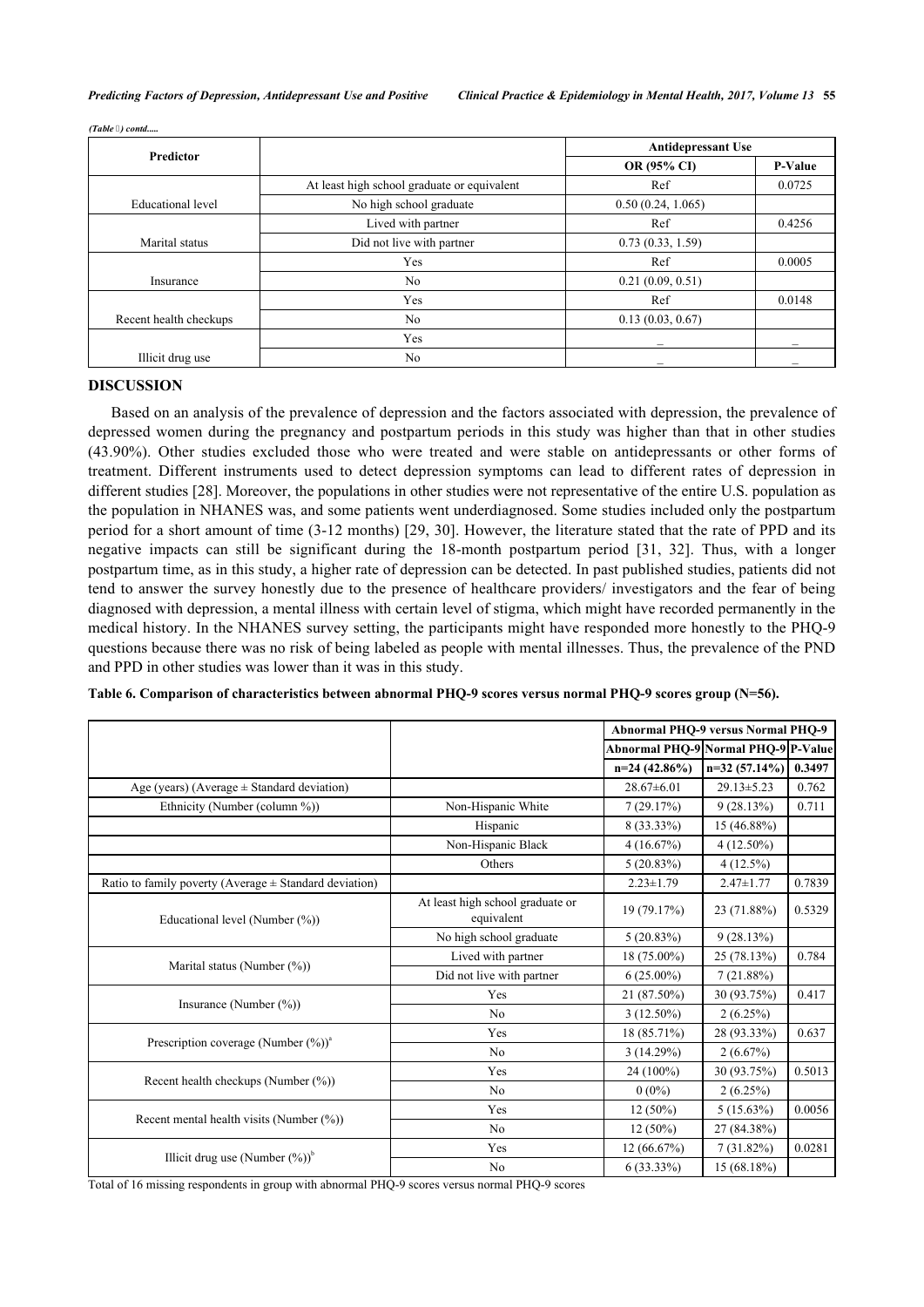| <b>Predictor</b>         |                                             | <b>Positive Antidepressant Response</b> |         |
|--------------------------|---------------------------------------------|-----------------------------------------|---------|
|                          |                                             | OR (95% CI)                             | P-Value |
|                          | <25                                         | 1.27(0.09, 17.56)                       | 0.4     |
|                          | 25-29                                       | Ref                                     |         |
|                          | 30-34                                       | 6.376 (0.576, 70.54)                    |         |
| Age                      | >34                                         | 1.89(0.22, 16.43)                       |         |
|                          | Non-Hispanic White                          | Ref                                     | 0.93    |
|                          | Hispanic                                    | 0.51(0.06, 4.72)                        |         |
|                          | Non-Hispanic Black                          | 1.03(0.06, 16.77)                       |         |
| Ethnicity                | Others                                      | 0.67(0.04, 10.32)                       |         |
|                          | Yes                                         | Ref                                     | 0.73    |
| Below the poverty rate   | No                                          | 1.10(0.15, 8.19)                        |         |
|                          | At least high school graduate or equivalent | Ref                                     | 0.49    |
| <b>Educational</b> level | No high school graduate                     | 0.34(0.03, 4.39)                        |         |
|                          | Lived with partner                          | Ref                                     | 0.73    |
| Marital status           | Did not live with partner                   | 0.65(0.06, 7.38)                        |         |
|                          | Yes                                         | Ref                                     | 0.62    |
| Insurance                | N <sub>o</sub>                              | 0.63(0.05, 8.38)                        |         |
|                          | Yes                                         |                                         |         |
| Recent health checkups   | N <sub>0</sub>                              |                                         |         |
|                          | Yes                                         | Ref                                     | 0.0429  |
| Illicit drug use         | N <sub>0</sub>                              | 0.16(0.03, 0.94)                        |         |

**Table 7. Multivariable logistic regression with predictors of improving while on antidepressants (N=40) of pregnant and 18 month postpartum women.**

The depression group had a higher rate of recent mental health visits, reflecting the reality that depression patients need follow up from psychiatrists. In the multivariable logistic regression, factors such as ethnicity, age, educational level, marital status, availability of insurance and recent health checkups were not associated with the increased risk of having depression. The results of this study are different from those of other studies, in which minorities and those with socioeconomic disadvantages had higher rates of depression than non-hispanic whites and those of higher socioeconomic statuses did [[13](#page-10-8), [16](#page-10-11) - [18\]](#page-10-12), as in many studies, the populations were not nationally representative. They were often localized or sub populations/special populations. Moreover, NHANES surveys can report undiagnosed conditions [[22\]](#page-10-16); thus, a population that showed symptoms of depression through PHQ-9 scores but was not screened or detected by health care physicians emerged from the NHANES study population. This study showed no association of depression and disadvantaged socioeconomic status, with depression correlating with high-quality studies that demonstrated that low socioeconomic status, low level of education, lack of spousal support and lack of health care accessibility have a weak association for the increased risk of depression [[33](#page-11-7)]. Based on this study, the risk of having depression during the perinatal and postpartum periods for U.S. women is equal for people of all ethnicities and socioeconomic statuses.

Regarding the analysis of taking antidepressants for PND, even though no differences between the proportion of antidepressant users and non-users were detected, the number of antidepressant users might have been higher due to missing information on the self-reported surveys. The prevalence of using antidepressants in this study was much higher than in previous studies, in which the prevalence of using antidepressants during the perinatal and postpartum periods ranged from 3.1% to 13.4% [\[19,](#page-10-13) [34](#page-11-8) - [36\]](#page-11-9). In previous studies, the entire pregnant and postpartum populations were investigated, and the researchers did not focus on those with depression symptoms as our study did. Thus, our study is more prevalent specifically for the PND and PPD population. Most antidepressants were selective serotonin reuptake inhibitors (SSRI) and corresponded with current guideline recommendations to use SSRI because this drug class has the most information on safety for PND and PPD [[12](#page-10-7)]. Antidepressant use in those with PND and PPD often posed an uncertain safety risk to the fetus and to infants despite the recommendations from different guidelines. With the high rate of using antidepressants, the outcomes of antidepressants on the mothers and infants will need to be investigated thoroughly.

No statistically significant difference was detected in ethnicity between antidepressant users and non-antidepressant users. In some studies, non-Hispanic Whites were more likely to be on antidepressants during the perinatal period [[19](#page-10-13),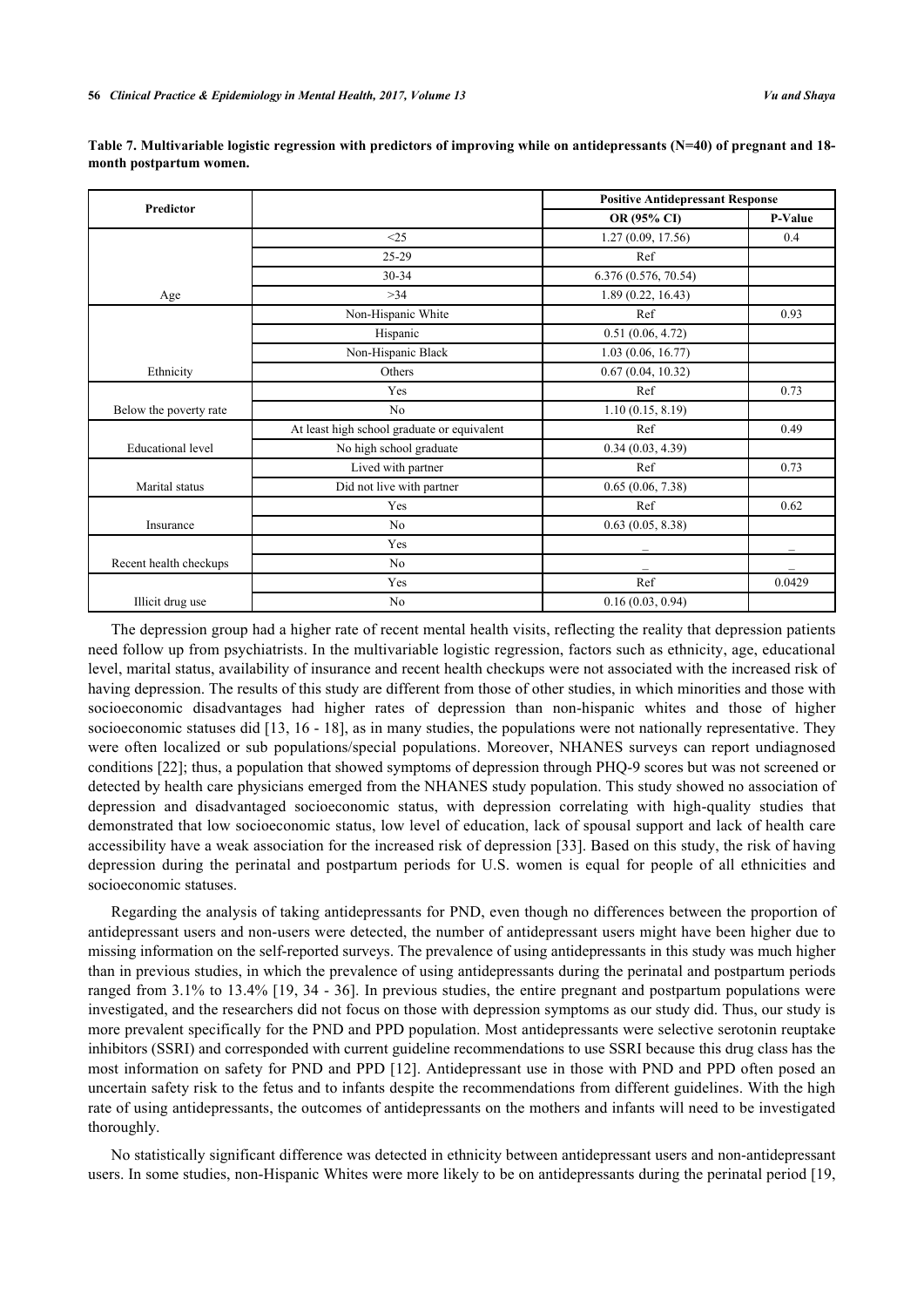[37\]](#page-11-10). However, other studies concluded that ethnicity did not determine the difference to take or not to take antidepressants during the perinatal period [[38,](#page-11-11) [39](#page-11-12)], and some results even showed that non-whites were more likely to be on antidepressants during this period [\[40](#page-11-13)]. Thus, there was even conflict in the literature when it came to drawing the conclusion of the results. In this study, due to the survey characteristics (the study was more nationally representative than other past studies were), the result might have reflected the reality of the nation. However, there was still a possibility of missing data since the medication data were partly self-reported. Thus, good prospective studies will need to be done to confirm the final results.

When it came to investigating the differences between antidepressant users and non-antidepressants users in the analysis, antidepressant users were significantly older ( $p = 0.044$ ) than non-antidepressant users were. Older patients were more likely to try different alternative treatments that did not lead to the resolution of depression symptoms in the past. Thus, they had to be on antidepressants. Antidepressant users had higher rates of having health insurance, recent health checkups and recent mental health service visits than did non-antidepressant users. Thus, accessibility to health care increased the rate of antidepressant users in the study population.

The multivariable logistic analysis showed that the factors that strongly predict the use of antidepressants in the PND and PPD population included being below the poverty rate, having health insurance and having recent health checkups. Poverty was a factor for being on antidepressants because non-pharmacotherapy might not be covered by health insurance, and the cost is not affordable to many people. Having insurance and recent health checkups as predictors of antidepressant use demonstrated that having accessibility to health care is a strong predictor for being on antidepressants. It is unclear whether physicians overprescribed antidepressants to those with low socioeconomic status; future studies must focus on this topic.

When it came to comparing antidepressant users with normal PHQ-9 scores and those without normal PHQ-9 scores, no differences between the proportion of the normal– and abnormal–PHQ-9–score groups led to the questionable effectiveness of antidepressants for PND and PPD. The finding that ethnicity had no impact on the outcomes of antidepressant users in this study was consistent with findings in the literature [\[41](#page-11-14)]. Those with normal PHQ-9 scores had significantly fewer recent mental health visits and significantly less recent illicit drug use than did those who did not achieve normal scores. It is reasonable for stable antidepressant users to have less frequent checkups with their psychiatrists. Illicit drug use is one of the factors that contributes to the risk of depression. However, this risk is not consistent in the literature [[42,](#page-11-15) [43\]](#page-11-16). In the multivariable logistic analysis, non-illicit drug users demonstrated as a factor that predicted depression symptoms' improvement in antidepressant users. Illicit drug users often had uncertain degrees of medication compliance and complex mental histories; thus, they might have become resistant to treatment, such as that involving antidepressants. More studies must concentrate on the management of PND and PPD in illicit drug users.

The study includes some typical limitations of a retrospective survey study. There are missing data about prescription drug coverage, depression history and illicit drug use. A thorough analysis could not be completed on some of the variables. The utilization of the PHQ-9 survey to diagnose depression in the past published literatures was common, and the PHQ-9 survey built in the NHANES data sources was an excellent tool for the screening of depressive symptoms. However, the confirmed diagnoses were not included in the survey; therefore, the prevalence of depression might have been different. Respondents potentially did not answer honestly in the PHQ-9 and the antidepressant use survey. As a result, the prevalence of PND/PPD and antidepressant use might have been higher than detected in the study. The use of non-pharmacotherapy was not recoded; thus, it was unsure how non-pharmacotherapy might have had effects on PND/PPD, antidepressant use and improving the depression symptoms of antidepressant users. Since the medication data were partly self-reported, the investigation of the differences between antidepressant users and nonantidepressants users was challenging. However, this study's methodology and results of the comparison between the antidepressant users and non-antidepressant users can be utilized as references for future studies with more complete responses. Thorough publicly available data sources with the emphasis on antidepressant utilization as well as perinatal and postpartum health will need to be developed in the future for national research purposes. The NHANES data is free and publicly available for researchers who are without access to large paid data. Therefore, outcomes from NHANES data like this study can serve as a preliminary investigation for the knowledge gaps in underserved population and highlight the lack of qualified open access data.

The study also featured many strengths. NHANES data are representative of the entire U.S. population compared to other studies in which the study populations were very specific. Moreover, those undiagnosed by health care professionals with PND and PPD were also included in the analysis of this study. Different from previous studies, this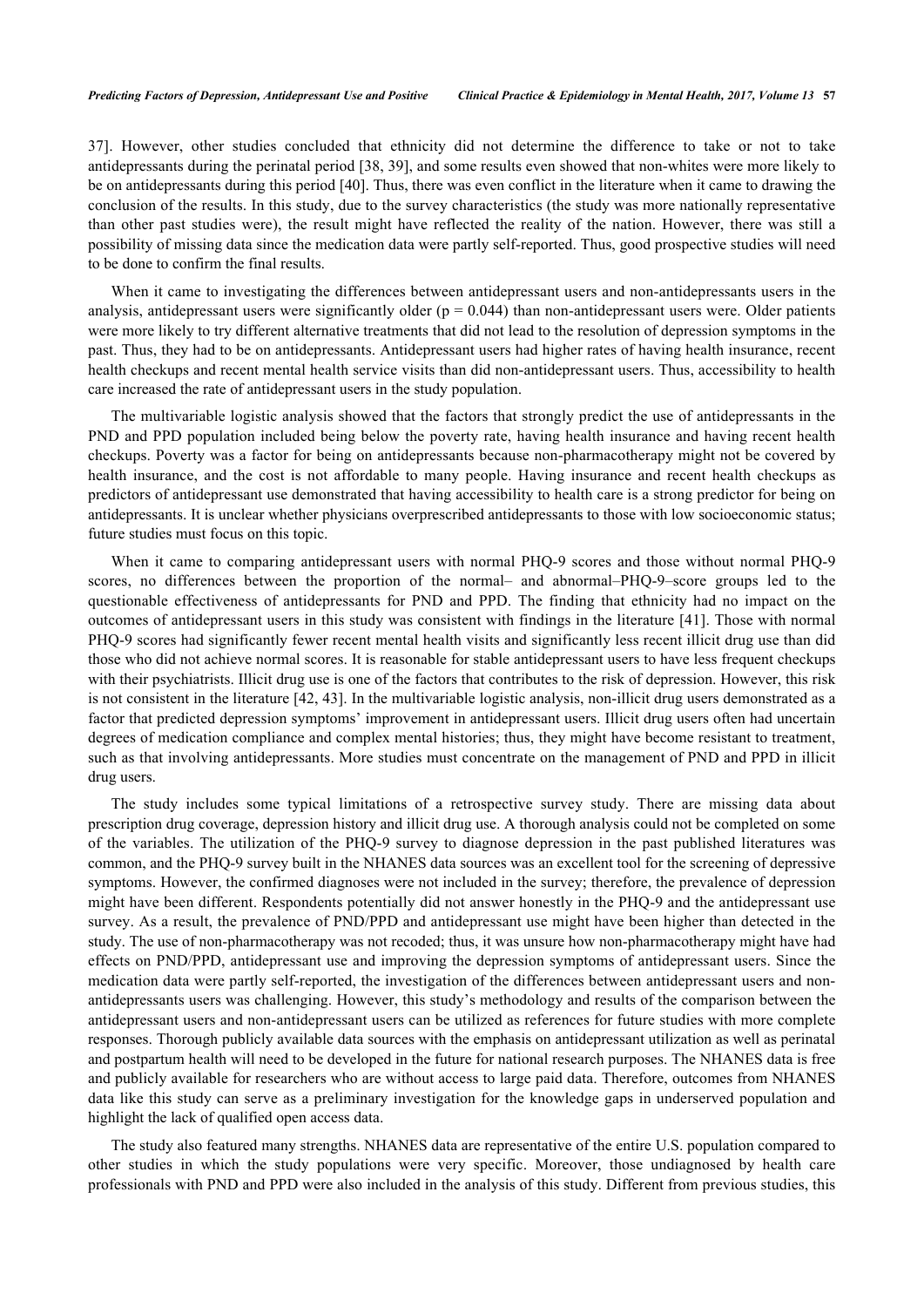study focused specifically on antidepressant use in PND and PPD, while past studies including all pregnant women might have underestimated the prevalence of antidepressant use in the depressed population. This study highlighted the need for more research to understand the pattern of using antidepressants in the PND and PPD population. The study also analyzed the characteristics of those who were more likely to respond positively to antidepressants. The result highlighted that illicit drug users would be less likely to improve compared to others. Therefore, individualized PND/PPD treatment plans must be developed for illicit drug users due to potential treatment resistance.

# **CONCLUSION**

No differences in the ethnicities or social economic statuses between those with and without depression were detected. No factors can predict the risk of PND and PPD. However, about half of PND and PPD women were on antidepressants, with uncertain safety for fetuses/infants. Whether the physicians overprescribed perinatal/postpartum women will need to be investigated. Being below the poverty rate and having some accessibility to health care are predicting factors for antidepressant use in PND and PPD. Ethnicity was not a predictor for being on antidepressants or having a positive response to antidepressants. The treatment for PND and PPD in recent illicit drug users will have to be developed because of the likeliness of developing antidepressant resistance. Future prospective research regarding the most optimal care in PND and PPD must be done to generate the most optimal treatment plan for this vulnerable population.

## **LIST OF ABBREVIATIONS**

| <b>NHANES</b> |     | National Health and Nutrition Examination Surveys |
|---------------|-----|---------------------------------------------------|
| PHO-9         | $=$ | Patient Health Ouestionnaire                      |
| <b>PND</b>    | $=$ | Perinatal depression                              |
| <b>PPD</b>    | $=$ | Postpartum depression                             |
| <b>SAS</b>    | =   | <b>Statistical Analysis Software</b>              |
| <b>SEQN</b>   |     | Sequence respondent number                        |

# **ETHICS APPROVAL AND CONSENT TO PARTICIPATE**

Not applicable.

# **HUMAN AND ANIMAL RIGHTS**

No Animals/Humans were used for studies that are base of this research.

#### **CONSENT FOR PUBLICATION**

Not applicable.

## **CONFLICT OF INTEREST**

The author (editor) declares no conflict of interest, financial or otherwise.

# **ACKNOWLEDGEMENTS**

The authors thank the Pharmaceutical Health Services Research department of the University of Maryland School of Pharmacy, along with its post-doctoral fellows, for their advice.

# **REFERENCES**

- <span id="page-9-0"></span>[1] Anderson CA, Lieser C. Prenatal depression: Early intervention. Nurse Pract 2015; 40(7): 38-46. [\[http://dx.doi.org/10.1097/01.NPR.0000453645.36533.73](http://dx.doi.org/10.1097/01.NPR.0000453645.36533.73)] [PMID: [26080296\]](http://www.ncbi.nlm.nih.gov/pubmed/26080296)
- [2] Kessler RC, Avenevoli S, Costello EJ, *et al.* Prevalence, persistence and sociodemographic correlates of DSM-IV disorders in the national comorbidity survey replication adolescent supplement. Arch Gen Psychiatry 2012; 69(4): 372-80. [\[http://dx.doi.org/10.1001/archgenpsychiatry.2011.160](http://dx.doi.org/10.1001/archgenpsychiatry.2011.160)] [PMID: [22147808](http://www.ncbi.nlm.nih.gov/pubmed/22147808)]
- [3] Toohey J. Depression during pregnancy and postpartum. Clin Obstet Gynecol 2012; 55(3): 788-97. [\[http://dx.doi.org/10.1097/GRF.0b013e318253b2b4\]](http://dx.doi.org/10.1097/GRF.0b013e318253b2b4) [PMID: [22828111](http://www.ncbi.nlm.nih.gov/pubmed/22828111)]
- [4] Gavin NI, Gaynes BN, Lohr KN, Meltzer-Brody S, Gartlehner G, Swinson T. Perinatal depression: a systematic review of prevalence and incidence. Obstet Gynecol 2005; 106(5 Pt 1): 1071-83. [\[http://dx.doi.org/10.1097/01.AOG.0000183597.31630.db](http://dx.doi.org/10.1097/01.AOG.0000183597.31630.db)] [PMID: [16260528\]](http://www.ncbi.nlm.nih.gov/pubmed/16260528)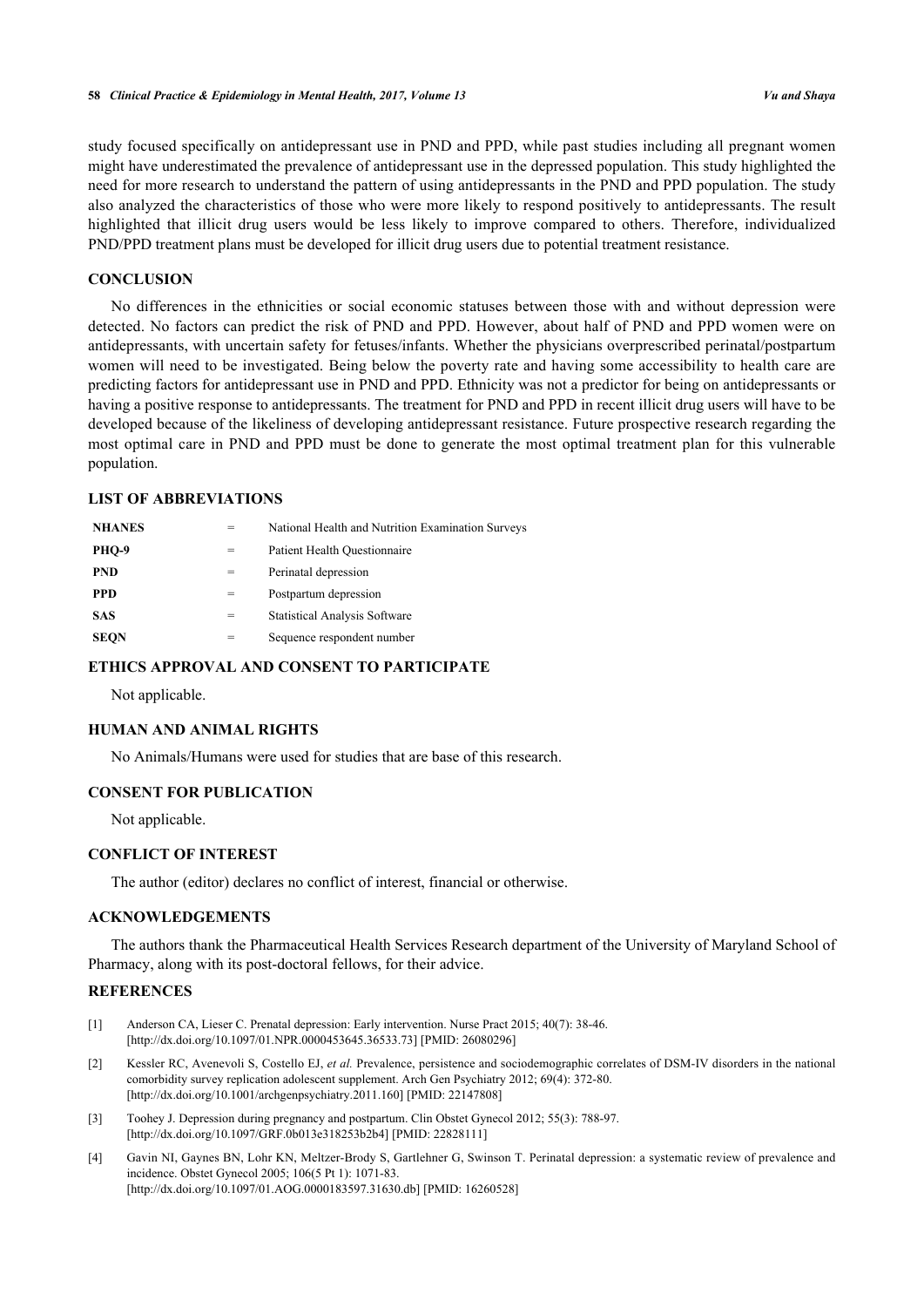- <span id="page-10-0"></span>[5] Meltzer-Brody S, Boschloo L, Jones I, Sullivan PF, Penninx BW. The EPDS-Lifetime: assessment of lifetime prevalence and risk factors for perinatal depression in a large cohort of depressed women. Arch Women Ment Health 2013; 16(6): 465-73. [\[http://dx.doi.org/10.1007/s00737-013-0372-9\]](http://dx.doi.org/10.1007/s00737-013-0372-9) [PMID: [23904137](http://www.ncbi.nlm.nih.gov/pubmed/23904137)]
- <span id="page-10-1"></span>[6] Earls MF. Incorporating recognition and management of perinatal and postpartum depression into pediatric practice. Pediatrics 2010; 126(5): 1032-9.

[\[http://dx.doi.org/10.1542/peds.2010-2348](http://dx.doi.org/10.1542/peds.2010-2348)] [PMID: [20974776\]](http://www.ncbi.nlm.nih.gov/pubmed/20974776)

<span id="page-10-2"></span>[7] O'Mahen HA, Henshaw E, Jones JM, Flynn HA. Stigma and depression during pregnancy: does race matter? J Nerv Ment Dis 2011; 199(4): 257-62.

[\[http://dx.doi.org/10.1097/NMD.0b013e3182125b82](http://dx.doi.org/10.1097/NMD.0b013e3182125b82)] [PMID: [21451350\]](http://www.ncbi.nlm.nih.gov/pubmed/21451350)

- <span id="page-10-3"></span>[8] Givens JL, Katz IR, Bellamy S, Holmes WC. Stigma and the acceptability of depression treatments among african americans and whites. J Gen Intern Med 2007; 22(9): 1292-7. [\[http://dx.doi.org/10.1007/s11606-007-0276-3\]](http://dx.doi.org/10.1007/s11606-007-0276-3) [PMID: [17610120](http://www.ncbi.nlm.nih.gov/pubmed/17610120)]
- <span id="page-10-4"></span>[9] Stewart DE. Clinical practice. Depression during pregnancy. N Engl J Med 2011; 365(17): 1605-11. [\[http://dx.doi.org/10.1056/NEJMcp1102730](http://dx.doi.org/10.1056/NEJMcp1102730)] [PMID: [22029982\]](http://www.ncbi.nlm.nih.gov/pubmed/22029982)
- <span id="page-10-5"></span>[10] Patel SR, Wisner KL. Decision making for depression treatment during pregnancy and the postpartum period. Depress Anxiety 2011; 28(7): 589-95. [\[http://dx.doi.org/10.1002/da.20844](http://dx.doi.org/10.1002/da.20844)] [PMID: [21681871\]](http://www.ncbi.nlm.nih.gov/pubmed/21681871)
- <span id="page-10-6"></span>[11] Meunier MR, Bennett IM, Coco AS. Use of antidepressant medication in the United States during pregnancy, 2002-2010. Psychiatr Serv 2013; 64(11): 1157-60. [\[http://dx.doi.org/10.1176/appi.ps.201200455\]](http://dx.doi.org/10.1176/appi.ps.201200455) [PMID: [24185537](http://www.ncbi.nlm.nih.gov/pubmed/24185537)]
- <span id="page-10-7"></span>[12] Yonkers KA, Wisner KL, Stewart DE, *et al.* The management of depression during pregnancy: a report from the American Psychiatric Association and the American College of Obstetricians and Gynecologists. Gen Hosp Psychiatry 2009; 31(5): 403-13. [\[http://dx.doi.org/10.1016/j.genhosppsych.2009.04.003](http://dx.doi.org/10.1016/j.genhosppsych.2009.04.003)] [PMID: [19703633\]](http://www.ncbi.nlm.nih.gov/pubmed/19703633)
- <span id="page-10-8"></span>[13] Pearlstein T. Depression during pregnancy. Best Pract Res Clin Obstet Gynaecol 2015; 29(5): 754-64. [\[http://dx.doi.org/10.1016/j.bpobgyn.2015.04.004](http://dx.doi.org/10.1016/j.bpobgyn.2015.04.004)] [PMID: [25976080\]](http://www.ncbi.nlm.nih.gov/pubmed/25976080)
- <span id="page-10-10"></span>[14] Ray S, Stowe ZN. The use of antidepressant medication in pregnancy. Best Pract Res Clin Obstet Gynaecol 2014; 28(1): 71-83. [\[http://dx.doi.org/10.1016/j.bpobgyn.2013.09.005](http://dx.doi.org/10.1016/j.bpobgyn.2013.09.005)] [PMID: [24211026\]](http://www.ncbi.nlm.nih.gov/pubmed/24211026)
- <span id="page-10-9"></span>[15] Spinelli M. Antidepressant treatment during pregnancy. Am J Psychiatry 2012; 169(2): 121-4. [\[http://dx.doi.org/10.1176/appi.ajp.2011.11111622](http://dx.doi.org/10.1176/appi.ajp.2011.11111622)] [PMID: [22318792\]](http://www.ncbi.nlm.nih.gov/pubmed/22318792)
- <span id="page-10-11"></span>[16] Le Strat Y, Dubertret C, Le Foll B. Prevalence and correlates of major depressive episode in pregnant and postpartum women in the United States. J Affect Disord 2011; 135(1-3): 128-38. [\[http://dx.doi.org/10.1016/j.jad.2011.07.004\]](http://dx.doi.org/10.1016/j.jad.2011.07.004) [PMID: [21802737](http://www.ncbi.nlm.nih.gov/pubmed/21802737)]
- [17] Chaudron LH. Complex challenges in treating depression during pregnancy. Am J Psychiatry 2013; 170(1): 12-20. [\[http://dx.doi.org/10.1176/appi.ajp.2012.12040440](http://dx.doi.org/10.1176/appi.ajp.2012.12040440)] [PMID: [23288385\]](http://www.ncbi.nlm.nih.gov/pubmed/23288385)
- <span id="page-10-12"></span>[18] Cohen LS, Altshuler LL, Harlow BL, *et al.* Relapse of major depression during pregnancy in women who maintain or discontinue antidepressant treatment. JAMA 2006; 295(5): 499-507. [\[http://dx.doi.org/10.1001/jama.295.5.499](http://dx.doi.org/10.1001/jama.295.5.499)] [PMID: [16449615\]](http://www.ncbi.nlm.nih.gov/pubmed/16449615)
- <span id="page-10-13"></span>[19] Yamamoto A, McCormick MC, Burris HH. Disparities in antidepressant use in pregnancy. J Perinatol 2015; 35(4): 246-51. [\[http://dx.doi.org/10.1038/jp.2014.197](http://dx.doi.org/10.1038/jp.2014.197)] [PMID: [25411773\]](http://www.ncbi.nlm.nih.gov/pubmed/25411773)
- <span id="page-10-14"></span>[20] Geier ML, Hills N, Gonzales M, Tum K, Finley PR. Detection and treatment rates for perinatal depression in a state medicaid population. CNS Spectr 2015; 20(1): 11-9. [\[http://dx.doi.org/10.1017/S1092852914000510](http://dx.doi.org/10.1017/S1092852914000510)] [PMID: [25307282\]](http://www.ncbi.nlm.nih.gov/pubmed/25307282)
- <span id="page-10-15"></span>[21] Lesser I, Rosales A, Zisook S, *et al.* Depression outcomes of Spanish- and english-speaking hispanic outpatients in STAR\*D. Psychiatr Serv 2008; 59(11): 1273-84. [\[http://dx.doi.org/10.1176/ps.2008.59.11.1273\]](http://dx.doi.org/10.1176/ps.2008.59.11.1273) [PMID: [18971403](http://www.ncbi.nlm.nih.gov/pubmed/18971403)]
- <span id="page-10-16"></span>[22] National Center for Health Statistics Information Dissemination Staff. National health and nutrition examination survey, 2013–2014. [https://www.cdc.gov/nchs/data/nhanes/nhanes\\_13\\_14/2013-14\\_overview\\_brochure.pdf](https://www.cdc.gov/nchs/data/nhanes/nhanes_13_14/2013-14_overview_brochure.pdf) 2015. Updated 2015. Accessed 9/2/2016
- <span id="page-10-17"></span>[23] Albertorio-Diaz JR, Eberhardt MS, Oquendo M, *et al.* Depressive states among adults with diabetes: Findings from the National Health and Nutrition Examination Survey, 2007-2012. Diabetes Res Clin Pract 2017; 127: 80-8. [\[http://dx.doi.org/10.1016/j.diabres.2017.02.031](http://dx.doi.org/10.1016/j.diabres.2017.02.031)] [PMID: [28319805\]](http://www.ncbi.nlm.nih.gov/pubmed/28319805)
- [24] Cholera R, Pence B, Gaynes B, *et al.* Depression and engagement in care among newly diagnosed HIV-infected adults in Johannesburg, South africa. AIDS Behav 2016; 21(6): 1-9. [PMID: [27251436\]](http://www.ncbi.nlm.nih.gov/pubmed/27251436)
- <span id="page-10-18"></span>[25] Scherrer JF, Salas J, Schneider FD, *et al.* Characteristics of new depression diagnoses in patients with and without prior chronic opioid use. J Affect Disord 2017; 210: 125-9. [\[http://dx.doi.org/10.1016/j.jad.2016.12.027\]](http://dx.doi.org/10.1016/j.jad.2016.12.027) [PMID: [28033519](http://www.ncbi.nlm.nih.gov/pubmed/28033519)]